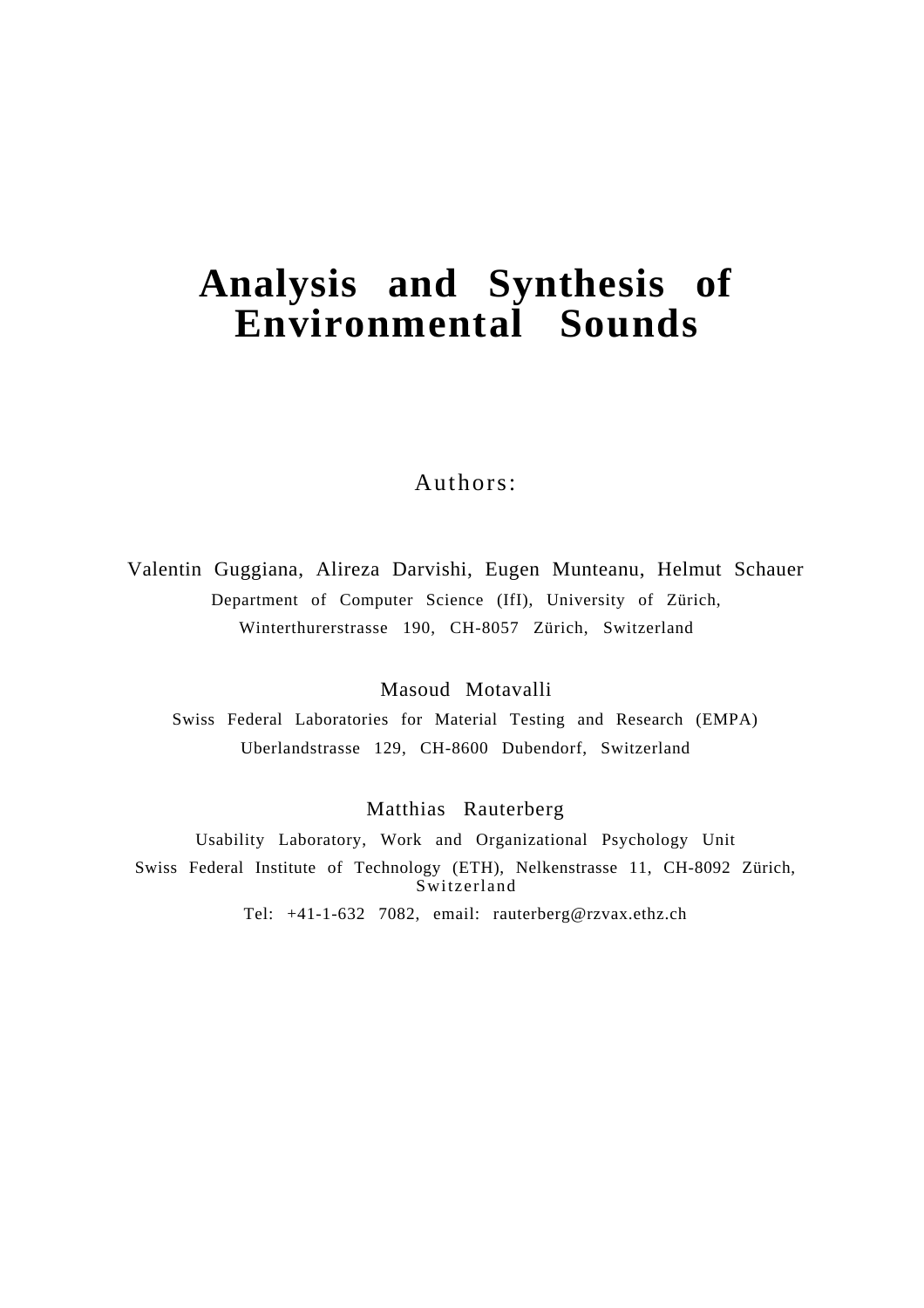# **Abstract**

This technical report describes steps toward synthesis of environmental sounds like impact, bouncing, breaking, scraping and other impact sounds. The first section shows by means of knowledge engineering the investigation of possible methodologies and techniques for developing and describing environmental sounds in the industry. The second section describes various laboratory experiments which have been carried out in a anechoic room, impacting beams and plates of different materials. This is followed by physical modelling of the interacting objects which are involved in the sound generation. The synthetically generated and recorded sounds were used for comparison and for deriving data for further analysis. Hence physical modelling of sounds could be examined through data analysis and adjusted if necessary. Some developed algorithms for analysing impact sounds as well as some developed algorithms for sound synthesis are introduced later.

Psycho acoustical comparison tests will soon be carried out, and will allow us to test the quality of generated sounds and to gain more knowledge about the perception of environmental sounds in general.

# **Knowledge Engineering**

In order to define relevant parameters and possibilities for describing environmental sounds, we were concentrating on the following knowledge engineering techniques:

- interviewing experts
- accompanying sound designers during their work
- analysing sounds in film documents

#### **Interviewing Experts**

In the last years many automobile and household technology companies have established new departments for modelling and designing sounds, i.e. sound engineering departments. They are using modern workstations for analysing, manipulating and generating sounds. In order to achieve certain sound effects with cars (e.g. sporty, engine power), different types of sounds inside the automobile and the sounds of wheels and motor are being analysed and manipulated. Thus, the latest knowledge of psycho acoustics is being applied.

The main idea of doing these interviews was to explore concepts and find possible parallels between sound design in those domains and human-computer interfaces. Listed below are the most important companies, University departments and their contact persons, that we visited:

- BMW (cars), München: Mr. Tonhauser (Department of Sound Engineering)
- VW (cars), Wolfsburg: Dr. Müller (Department of Acoustics)
- Cortex (Acoustic Workstations), Regensburg: Prof. Dr. Zollner
- Head Acoustics (Sonometers), Herzogenrath: Mr. Schmeisser
- TU München (Institute for Human-Computer Communication): Prof. Dr. Fastel
- University of Oldenburg (Physics Department ): Dr. Reinert Weber

#### **Observing Sound Designers During Their Work**

At the Sound Exhibition in Basel (Switzerland) in summer 1994 two famous sound designers demonstrated their methods and techniques in sound simulation for film production. We interviewed them both about their tools and techniques for sound synchronisation in films and radio plays.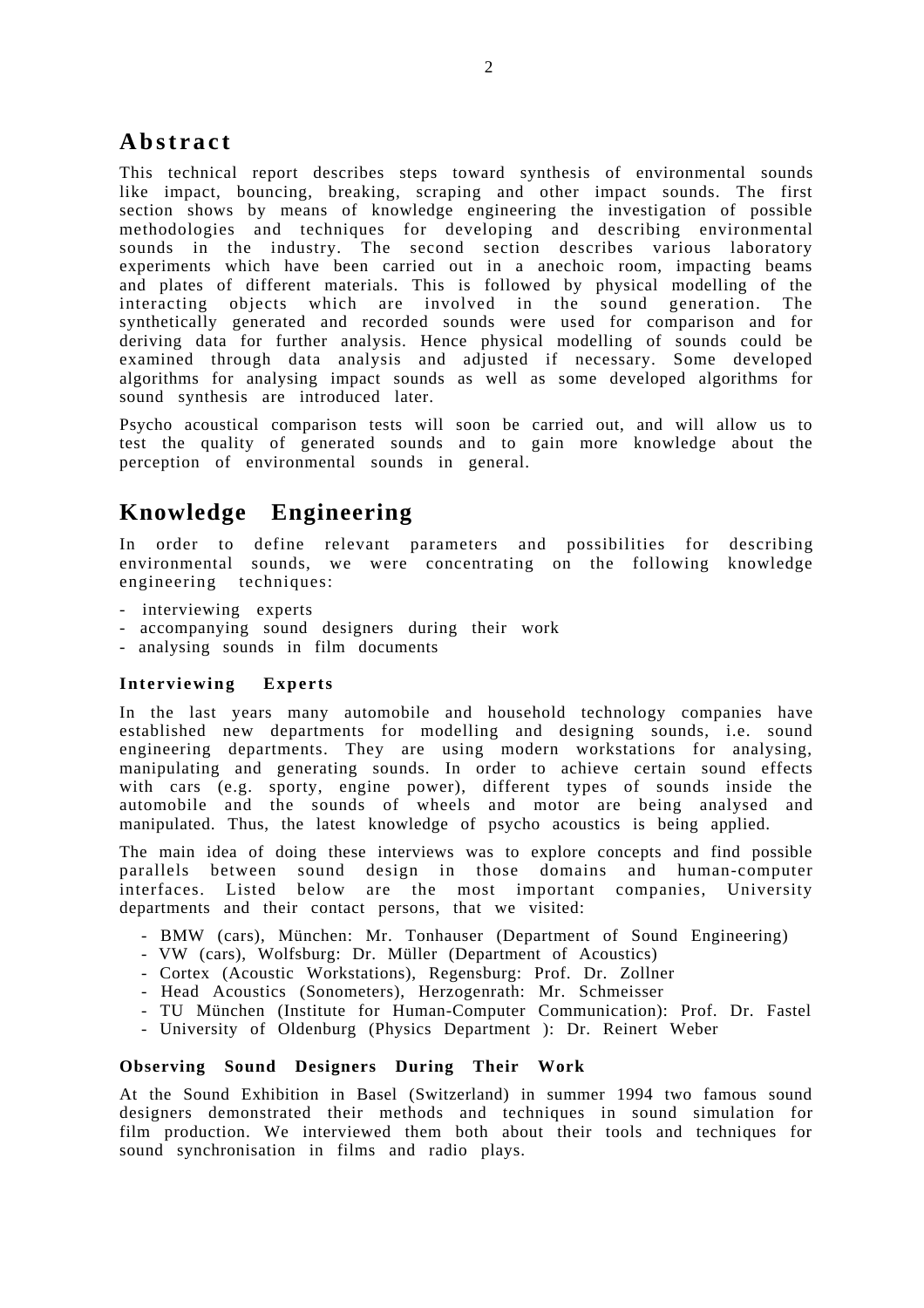#### **Analysing Existing Film Documents**

We watched and analysed a film from a German television channel about sound design techniques and synchronisation. The film introduces the job of a sound designer in detail.

#### **Results**

Our investigations and observations were not very relevant to our research project. Formal descriptions of everyday sounds by attributes or typical adjectives are very difficult for sound designers. The design of sounds in the automobile and household technology industry are both very different from sound design aspects in our research project.

Sound engineering in those domains aims mainly at manipulating sounds in order to achieve specific sound effects. It does not aim at defining methods for a formal representation of sound. In contrast, the scope of our research project is to define new algorithms for the automatic generation of environmental sounds. We also try to describe environmental sounds in the German language from a linguistic point of view.

### **Experiments**

At the EMPA Dübendorf (Switzerland) we have carried out experiments in an anechoic room with beams and plates made of various materials and with different shapes. Various spheres were dropped from different heights onto plates and beams and the resulting sounds were recorded on a DAT tape. The digital recordings have an excellent quality for further processing.

Through various combinations 252 different sounds were generated for analysis and later comparison:

3 heights  $\cdot$  7 spheres  $\cdot$  6 materials  $\cdot$  (plate + beam) = 252 sounds

Figure 1 illustrates schematically the equipment for our laboratory experiments. Table 1 and 2 list the properties of the objects involved, which build the basis for our calculated sounds.



Figure 1: laboratory equipment

| name           |       | 91                   | ے د                           | ر د             |         | ر د          | υo    |
|----------------|-------|----------------------|-------------------------------|-----------------|---------|--------------|-------|
| material       | glass | steel                | steel                         | steel           | steel   | steel        | steel |
| diameter<br>mm | 14.1  | –<br>$\cdot$ $\cdot$ | $\mathbf{v} \cdot \mathbf{v}$ | $\Omega$<br>9.U | 1 V . V | $1 \angle 0$ | 14.U  |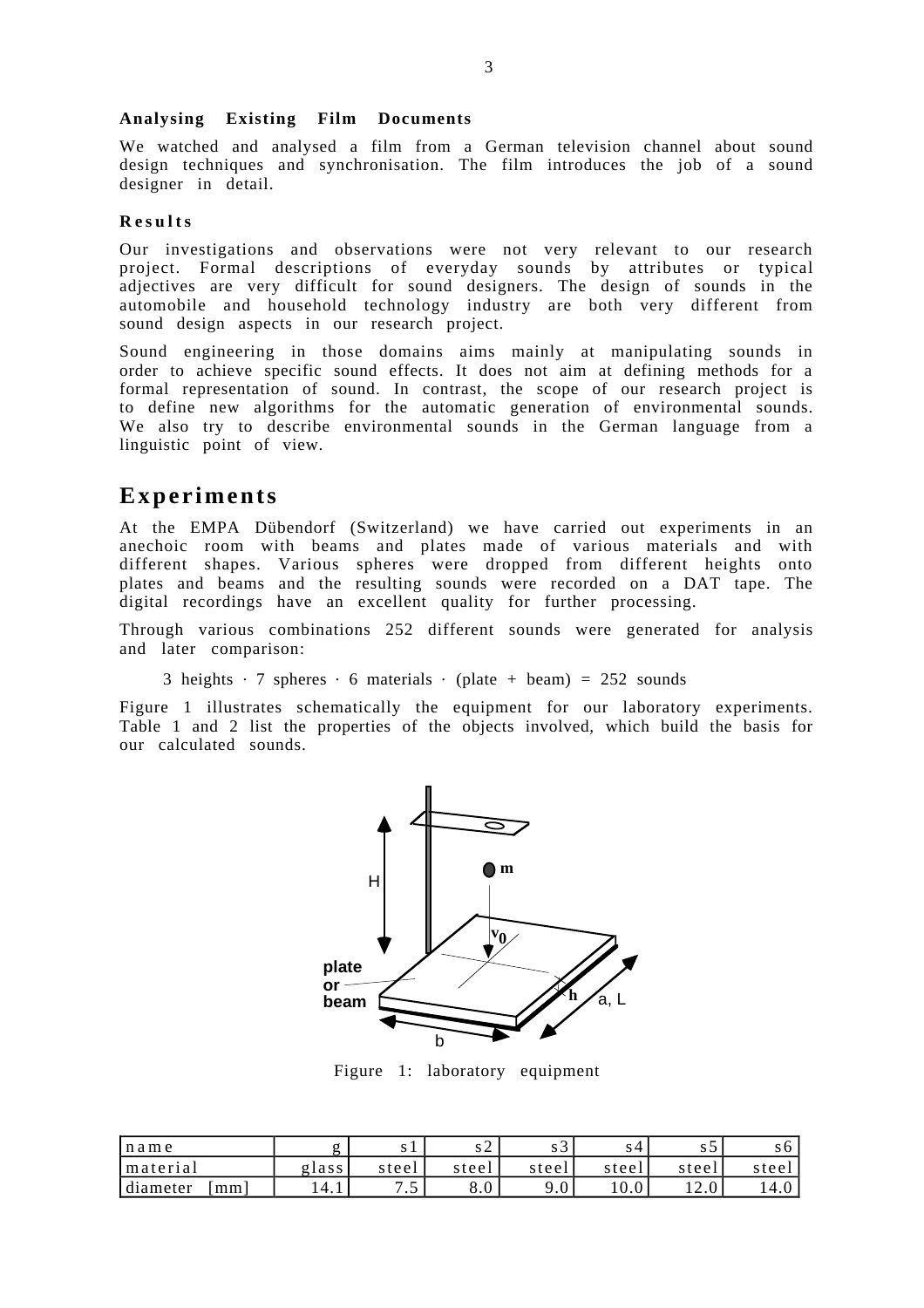| [g]<br>mass      | 3.65     | 1.72<br>2.09          | 2.98                                           | 4.07        | 7.02<br>11.16 |  |  |  |
|------------------|----------|-----------------------|------------------------------------------------|-------------|---------------|--|--|--|
| Table 1: spheres |          |                       |                                                |             |               |  |  |  |
|                  |          |                       |                                                |             |               |  |  |  |
| material         | plate    | beam                  | density                                        | poisson-    | elasticity    |  |  |  |
|                  | diameter | diameter              | $\lfloor \frac{\text{kg}}{\text{m}^3} \rfloor$ | coefficient | [GPa]         |  |  |  |
|                  | mm]      | $\lceil$ m m $\rceil$ |                                                |             |               |  |  |  |
| laluminium       | 3.98     | 3.98                  | 2700                                           | 0.33        | 71.0          |  |  |  |
| glass            | 7.94     | 7.94                  | 2300                                           | 0.24        | 62.0          |  |  |  |
| wood             | 8.06     | 8.06                  | 720                                            | 0.30        | 5.0           |  |  |  |
| Plexiglas        | 3.80     | 3.90                  | 1180                                           | 0.30        | 3.3           |  |  |  |
| PVC              | 6.00     | 6.12                  | 1390                                           | 0.38        | 3.9           |  |  |  |
| steel            | 2.96     | 2.96                  | 7700                                           | 0.28        | 195.0         |  |  |  |

Table 2: plates and beams

# **Physical Modelling**

#### **The Approach**

A qualitative analysis of impact sounds shows that they decrease in intensity exponentially. Theoretical considerations and real sound analysis lead us to a system of damped natural modes of vibration with various initial amplitudes. However, this approach only applies to certain materials, those which are homogeneous and non dispersive. A formal description for the approach is :

 $u = \sum A_0 \cdot e^{-\delta \cdot t} \cdot e^{i \cdot \omega \cdot t}$  u displacement A0 initial amplitude δ damping ω eigen-frquency t time

#### **Eigen-Frequencies**

The eigen-frequencies (natural frequencies) of each object depend on its material properties and its geometric shape. With respect to the above mentioned conditions, the elasticity modulus and the Poisson coefficient are encountered within the formula. The formula allows a direct description of simple geometric forms like plates and beams. Complex geometric forms however, require intensive numeric calculations. In any case, the formula remains scalable, which means that changing one instance results in a linear change in the overall result. The next formula for a clamped beam shows this:

|                                                      |   |              |  | $f_n$ n-th eigen-frequency |
|------------------------------------------------------|---|--------------|--|----------------------------|
| $f_n = \frac{n^2 \pi h}{L^2} \sqrt{\frac{E}{3\rho}}$ |   | E elasticity |  |                            |
|                                                      |   | p density    |  |                            |
|                                                      |   | L length     |  |                            |
|                                                      |   | h diameter   |  |                            |
|                                                      | n |              |  | number of eigen-frequency  |
|                                                      |   |              |  |                            |

#### **Initial Amplitude / Excitation**

Research by Koller [K], based on previous work by Zener [Z] investigates the motion of impact force. Analyses of that force lead to the spectrum of excited natural frequencies. The impact time is too short, so that results range within the spectral uncertainty :

 $\Delta \omega \cdot \Delta t \ge 1$ , with  $\Delta t \approx 40 \mu s$ , thus  $\Delta \omega \approx 25 kHz$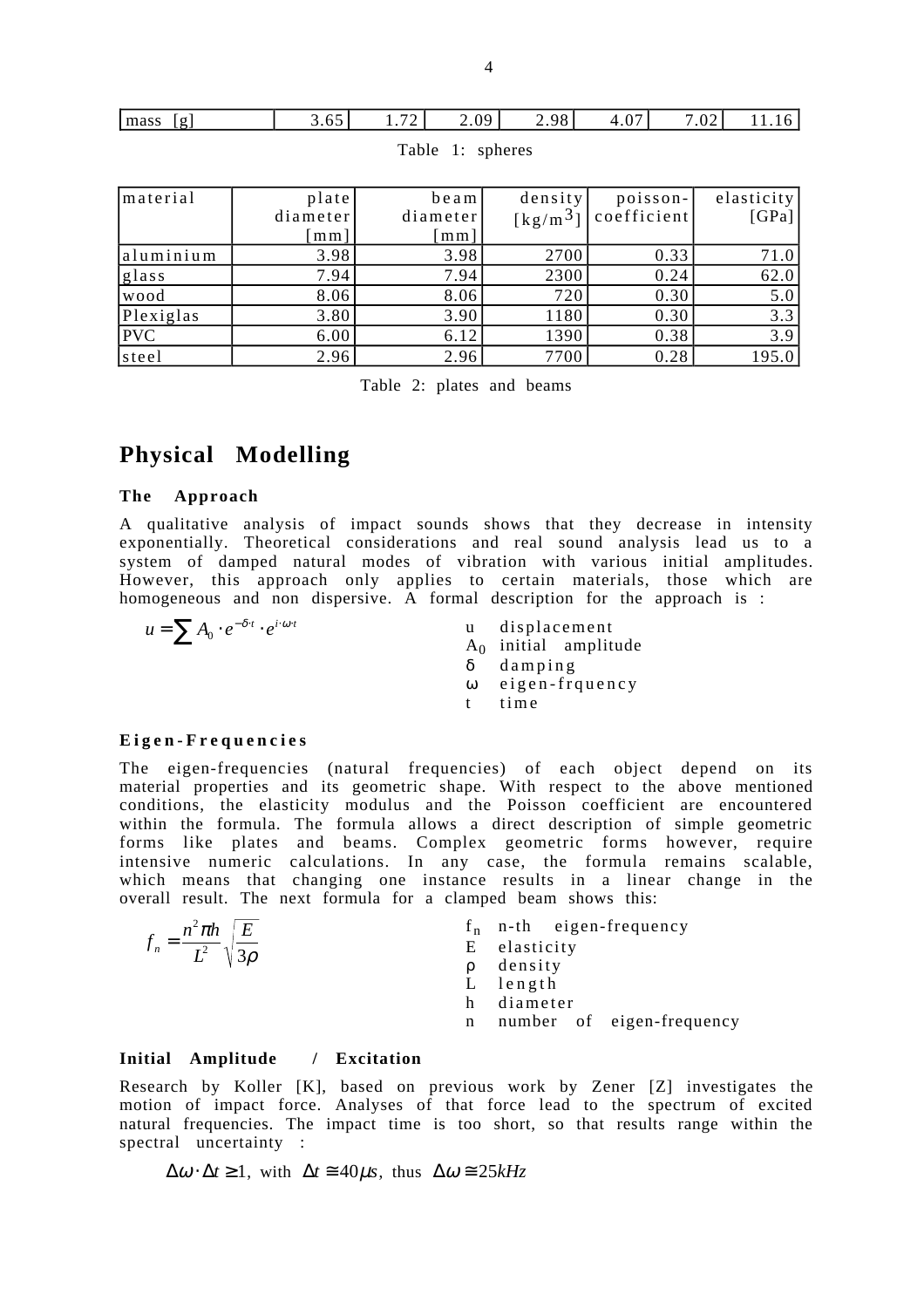The spectral range which can be perceived by humans, resides between 20 Hz and 20 kHz; human sensitivity decreases with higher age. Hence, the influence of the impact force on the initial spectrum can be ignored.



Nevertheless, the exact location where the impact force strikes has a great influence on initial amplitudes. Obviously, an impact force applied on a node of a natural frequency does not excite the respective modes of vibration. On the contrary, when the sphere strikes right in the peak of an eigen frequency wave, this mode will be fully excited.



Figure 3: Excitation localisation

The above explanations consider only relative amplitudes of different frequencies among each other. Even though it is possible to calculate the absolute amplitudes as well, what we really hear is also dependent on the distance from sound source. Therefore, we consider only the relative initial amplitudes and their evolution related to the impact point.

#### **Damping**

One can distinguish two kinds of damping for real sounds: intrinsic and system damping.

The intrinsic damping results from the material's internal friction. It is possible to calculate intrinsic damping by the complex elasticity modulus for various materials [W]: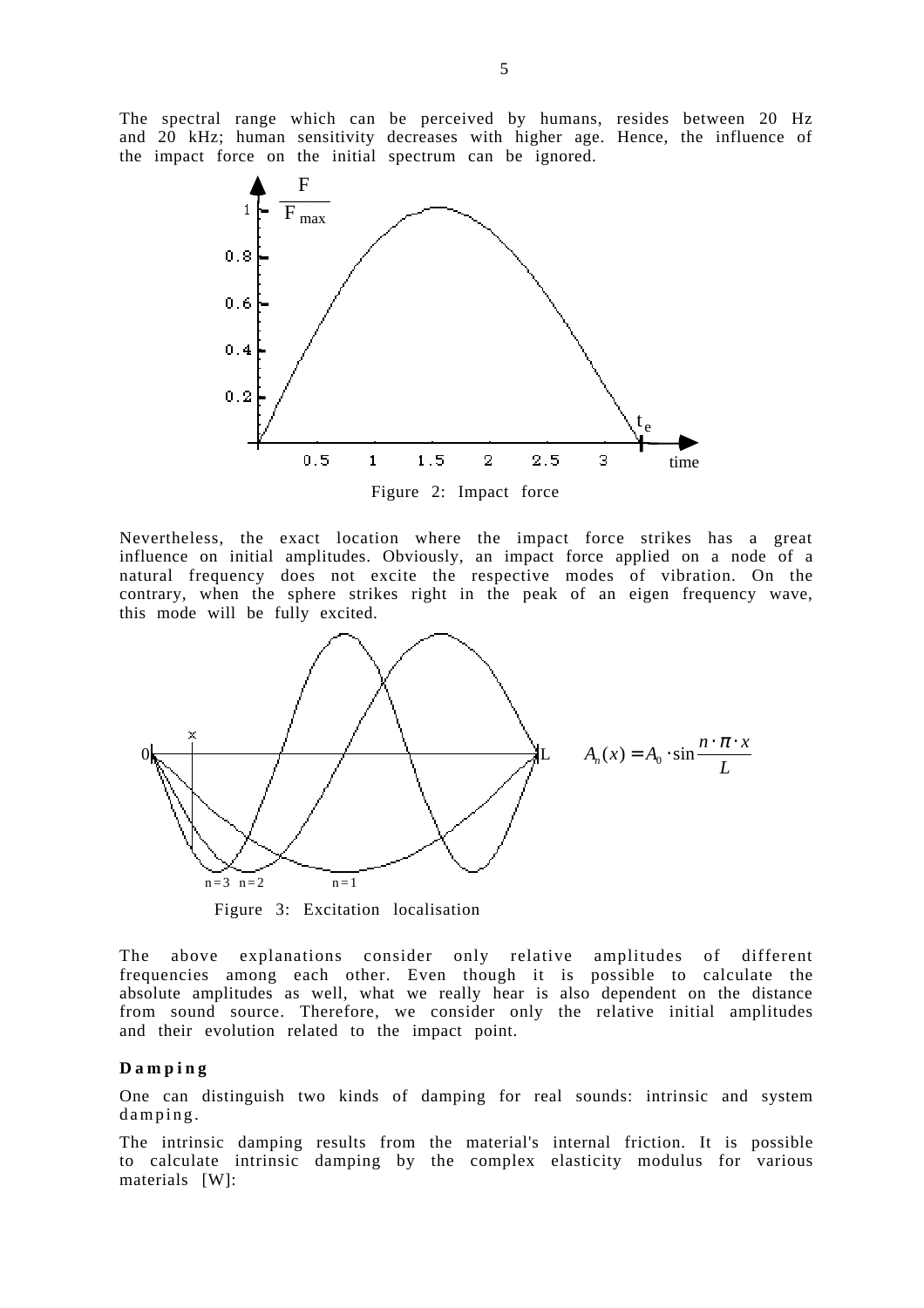$$
\delta \quad \text{damping}
$$

$$
\quad\hbox{ or }\quad\hbox{frequency}
$$

$$
\text{tan }\phi \qquad M = M(1 + i \cdot \tan \phi) \qquad \phi \qquad \text{phase between strain and stress}
$$

$$
M
$$
 complex elasticity modulus

M real part of elasticity modulus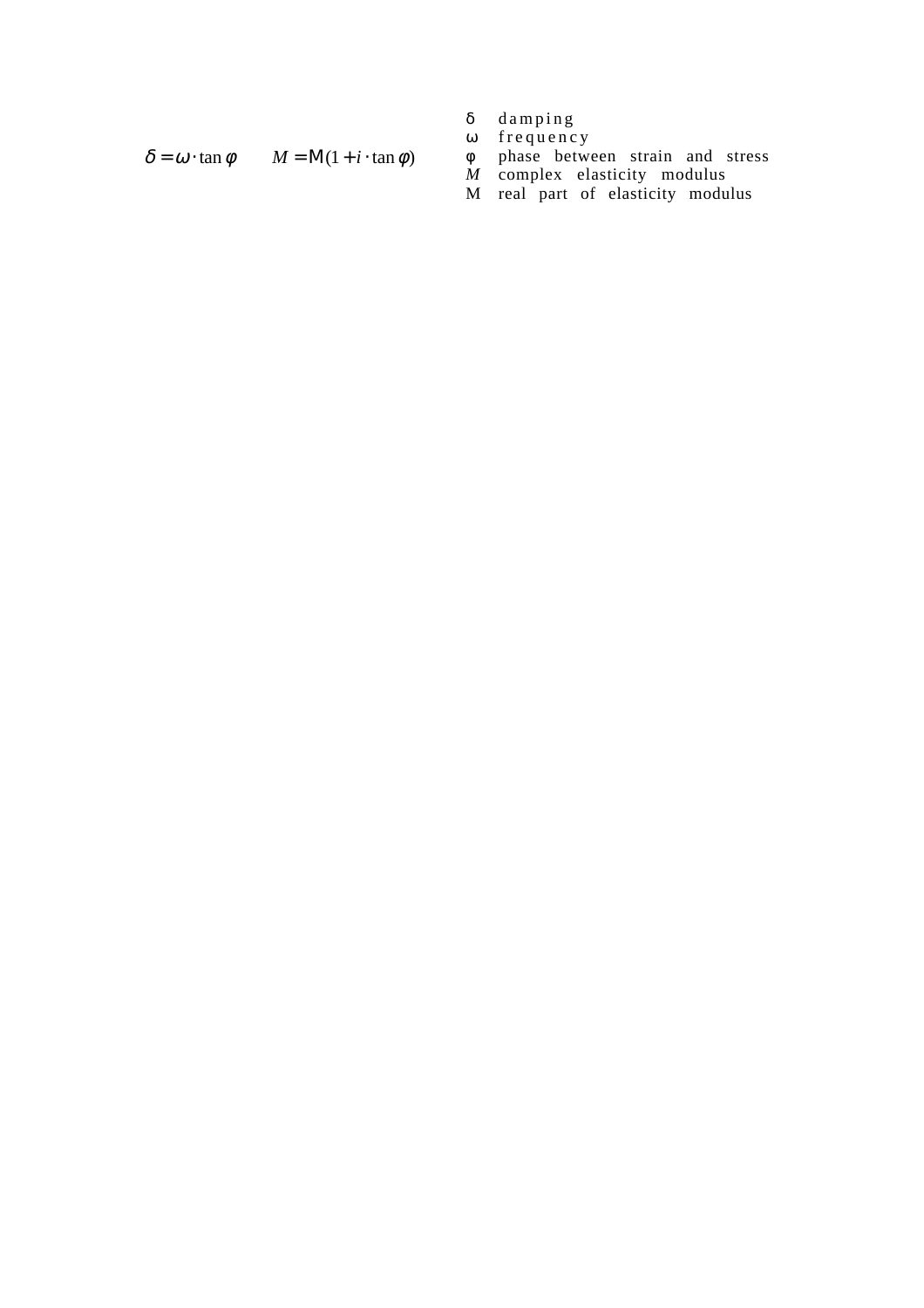Typical events where intrinsic damping is much more important than system damping are: vibrating strings, tuning-forks and bells.

System damping is very important when additional (boundary) conditions exist and the whole system undergoes damping. Window panes, doors and tables are typical examples from daily life. A precise mathematical calculation of system damping is impossible, so experimented values and empirical formulas are called for.

# **Analysis**

The results of our experiments supply the parameter set  $(A_0, \delta, \omega)$ , which are relevant for our approach. In the following three paragraphs we will describe the applied algorithms.

#### **Eigen Frequencies**

Fourier transformation is applied to the whole length of the sound in order to obtain the best frequency resolution. This results in a loss of time resolution, but it does not matter, as time is of no particular importance for this demand. Sound´s duration of course depends on the damping of different frequencies. In our measurements the duration fluctuates between 15 ms and 30 ms. Therefore, the frequency resolution ranges between 6 Hz and 63 Hz. By precise segregation of different frequencies it is even possible to have a higher resolution by using the method of the smallest square. One can demonstrate this approach nicely, by generating synthetic signals. As the human ear is very sensitive to comparing the frequencies of different sounds, we can easily justify an additional effort for this approximation.

#### **Initial Amplitude / Excitation**

The initial amplitude of a sound can be calculated from a short fragment from the beginning of sound. After having determined a frequency, it is easy to calculate the initial amplitude precisely. However it is important to notice that through transformation a time interval is integrated. Accordingly, the amplitude is not related to a specific time but to a time interval. Hence, the correction factor k , can be calculated for  $A_t = \kappa A_{\Delta t}$  as follows:



Figure 4: Initial amplitude

#### **Damping**

Parameter δ of damping can be calculated from two amplitudes at different times. The precision can be increased, the more succesive amplitudes per time are considered.

The sound is divided in multiple parts, which may overlap. Through Fourier transformation it is possible to calculate a designated amplitude for any frequency which relates to a specific time interval. This amplitude A(t) is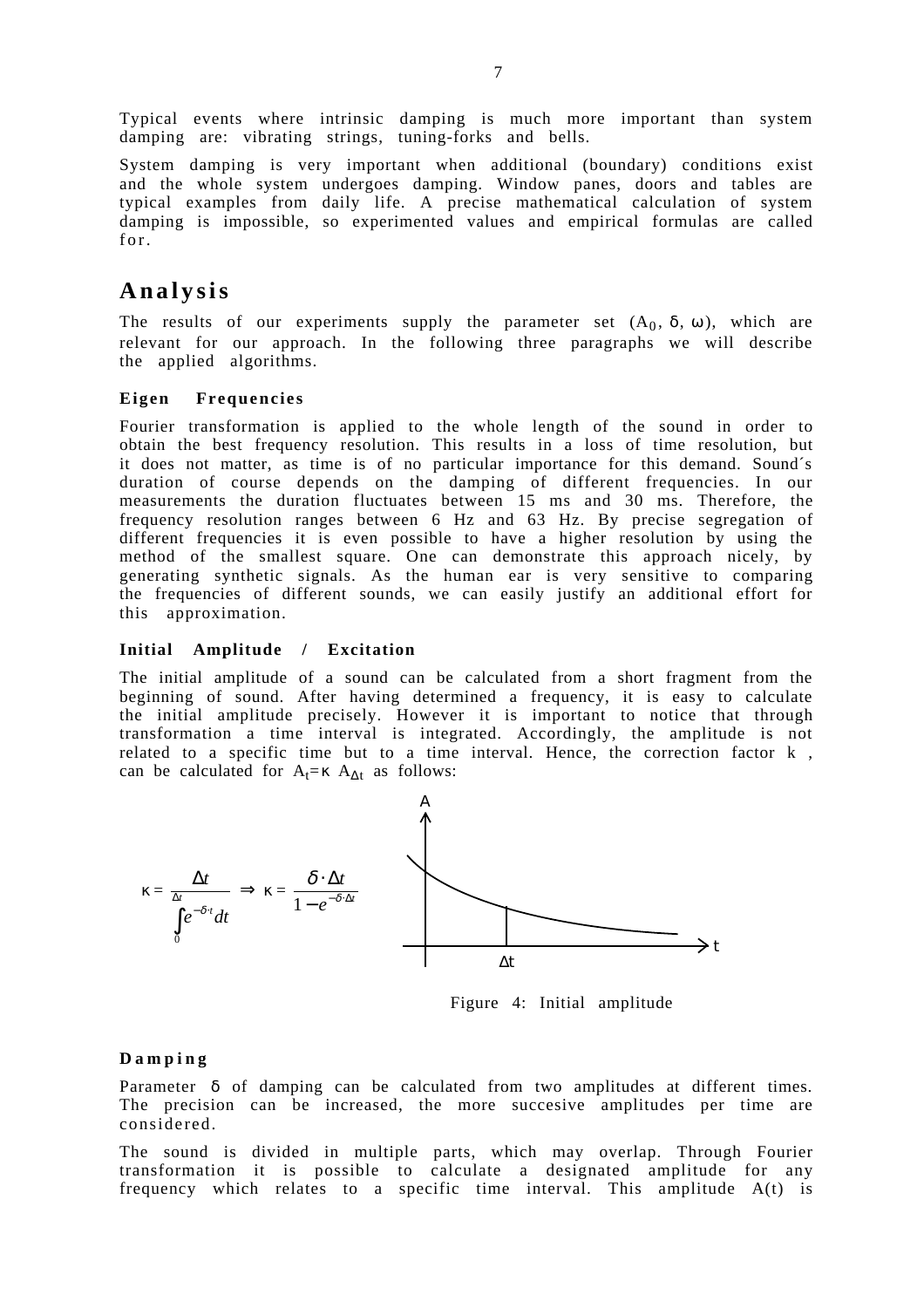corrected by the same factor which was mentioned above in order to have the amplitude for a certain time. δ is derived as follows:

$$
A(t) = A_0 \cdot e^{-\delta \cdot t} \Rightarrow \delta = \frac{-\ln \frac{A(t)}{A_0}}{t}
$$

We have divided the signals into 32 parts and each part has 512 samples in order to minimise the time overlay of parts and yet have enough frequency resolution.

These values describe the overall damping. Unfortunately, a distinction between intrinsic and system damping is not possible as the derived information from analysed data does not contain any information about the original materials.

#### **Limitations / Problems**

The investigation showed that such analysis offers good results if eigenfrequencies are separated clearly enough. This is the case for homogeneous materials like metals, glass and synthetic materials. Unfortunately this is not the case for wood or similar materials which consist mainly of fibres, especially if these fibres are not strictly directed. In order to model these materials we have to take into account their dispersive characteristics as well as the different behaviour along axis.

## **Synthesis**

Real time behaviour plays a mayor role in sound synthesis. For user-interface applications synthesised sounds need to be made in real time. The two techniques of sound synthesis, which are described below, can be also efficiently implemented in silicon to exploit the parallelism of the algorithms.

#### **Additive Synthesis**

The technique of additive synthesis reflects our approach for which the formula was already given above. It is possible to implement an efficient and fast algorithm by using the Euler formula. Real time behaviour is only limited by the amount of generated frequencies. The simplicity of this technique has many advantages as well as disadvantages. The advantage lies in the controllability of the results, which always fulfil expectations, but its power is quite restricted. However, this technique is well suited for testing and generating synthetic sounds.

#### **Filter Bank**

In contrast to the additive synthesis this technique is an extractive one. With some white noise as input, only some frequency bandwidth is able to pass through the filter. Some parallel filters, so-called filter banks are used. The transfer characteristic of this filter is derived from material properties and the geometry of sound producing objects. The advantages of this technique are that the transfer characteristic can be controlled in time and there are a large number of parameter choices. It allows the generation of more complex impact sounds, like rolling, rubbing or breaking.

# **Psycho Acoustical Tests for Comparison**

During our project we also developed a software tool for comparison tests which allows multiple people to listen and classify a set of sounds in random order. By using statistical methods we have analysed the test results, i.e. the classified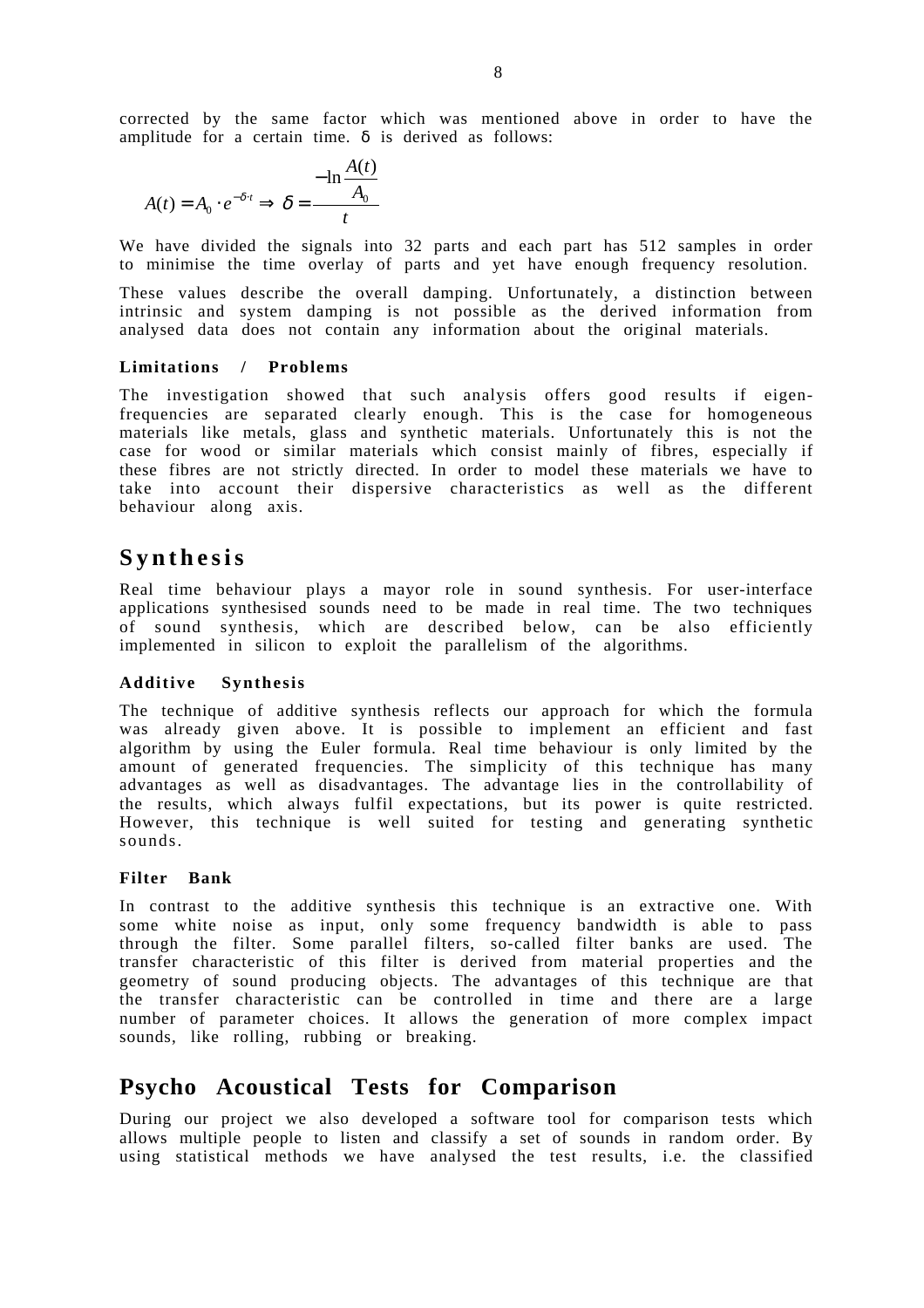sounds to judge their quality. This helps us to decide on the suitability and the problems of our approach.

Another very useful side benefit of this project, which should not be underestimated, is the gain of important insight about human hearing and perception capabilities.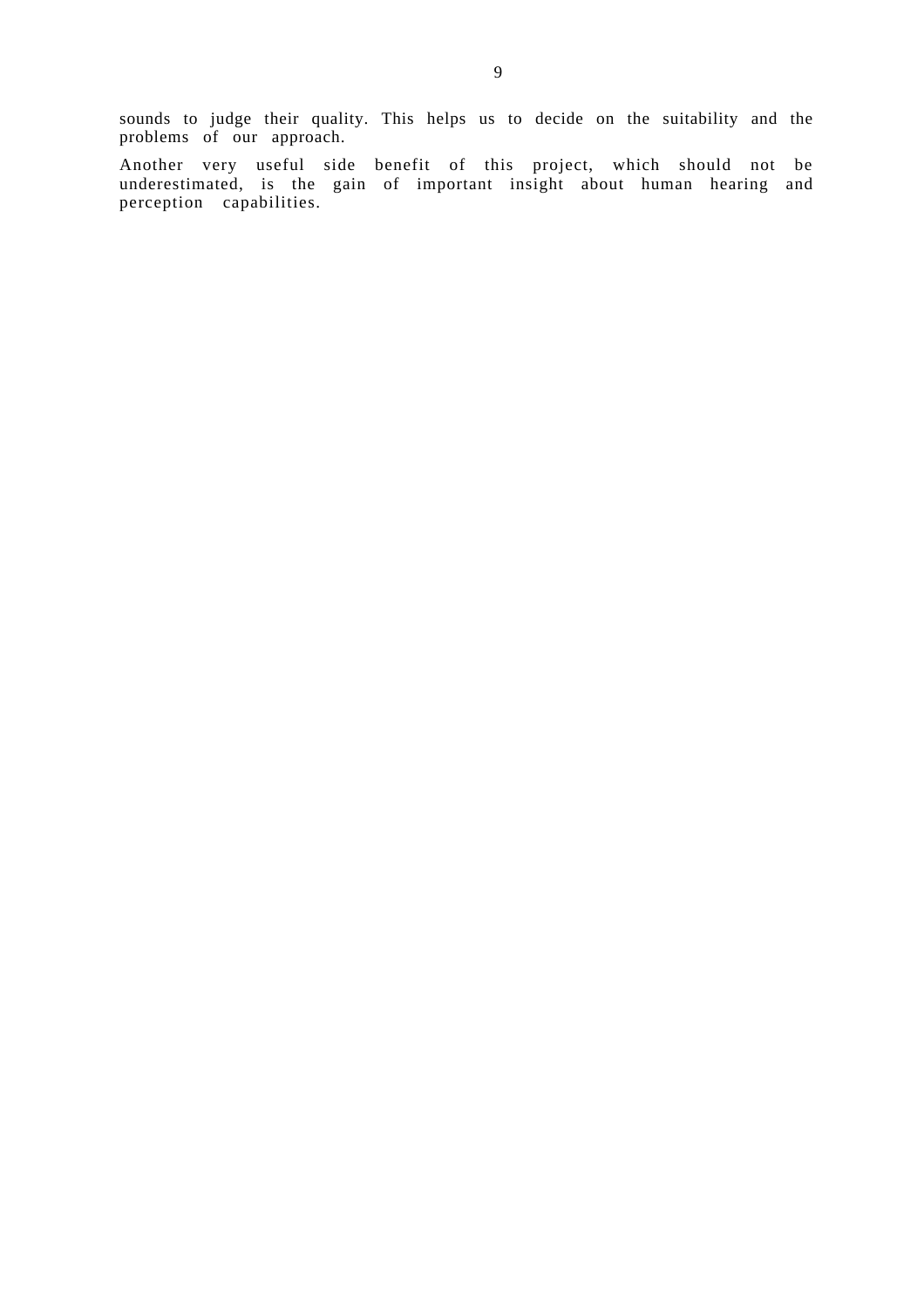# **Appendix**

#### **Developed Tools**

- Sample Editor: 8, 16 and 32-bit samples; mono, stereo; can be extended dynamically:



- visualisation of spectrograms (with grey levels or three dimensional relief):



- numeric integration of differential equations
- Fourier analysis and synthesis
- generation of sounds with additive synthesis and filter bank
- device independed in- and output of sounds (portability!)
- automatic analysis of impact sounds